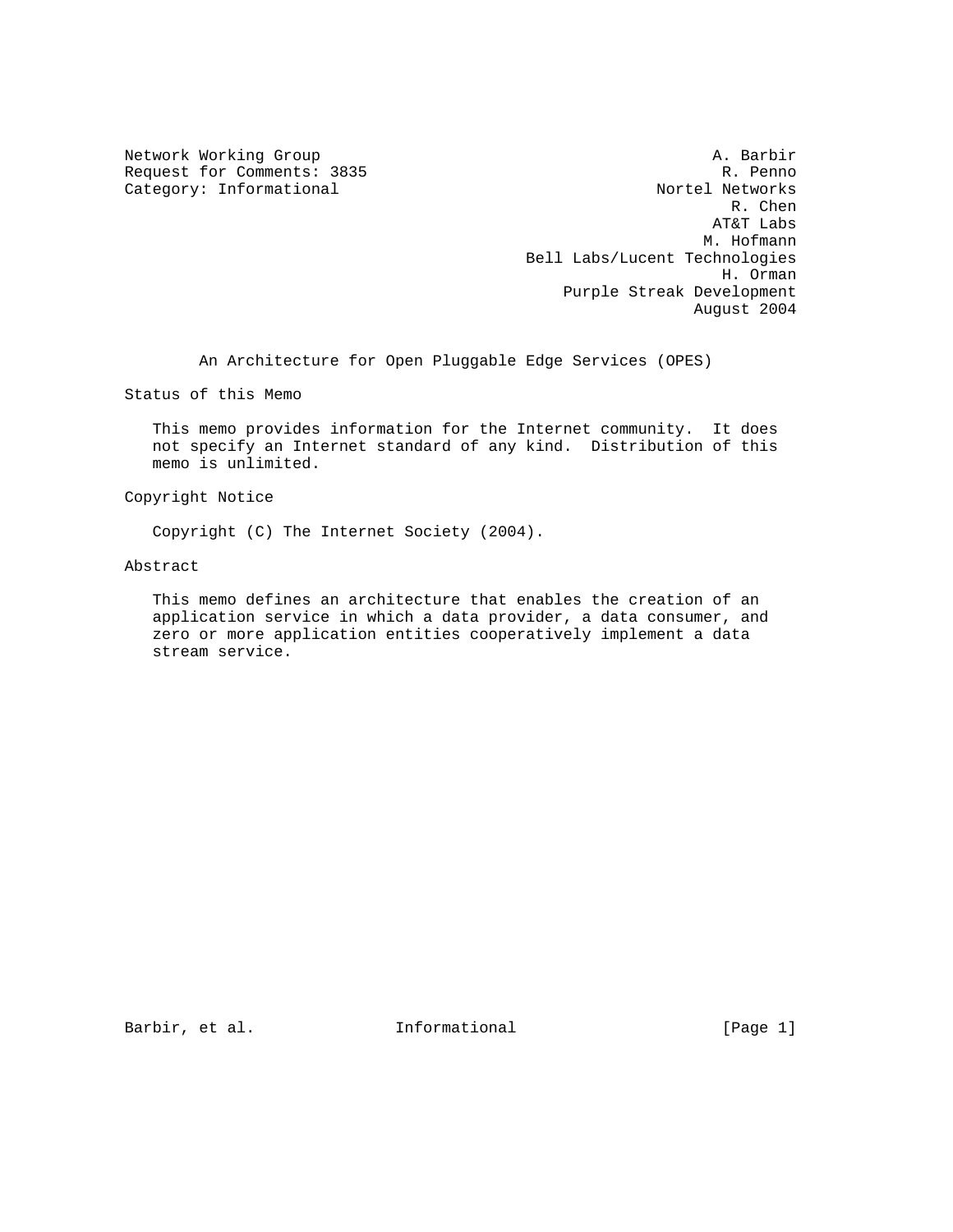| $1$ .            |                                                             |
|------------------|-------------------------------------------------------------|
| 2 <sub>1</sub>   |                                                             |
|                  | 2.1.                                                        |
|                  | 5<br>2.1.1. Data Dispatcher.                                |
|                  | 6<br>2.2.                                                   |
|                  | 6<br>2.3.                                                   |
|                  | $7\phantom{.0}$<br>2.4.                                     |
|                  | $\,8\,$<br>2.5.                                             |
| $\overline{3}$ . | Security and Privacy Considerations 9                       |
|                  | 3.1.                                                        |
|                  | Establishing Trust and Service Authorization 11<br>3.2.     |
|                  | Callout Protocol 11<br>3.3.                                 |
|                  | 3.4.                                                        |
|                  | End-to-end Integrity 12<br>3.5.                             |
| 4.               | IAB Architectural and Policy Considerations for OPES 12     |
|                  | IAB consideration (2.1) One-party Consent. 12<br>4.1.       |
|                  | IAB consideration (2.2) IP-Layer Communications. 13<br>4.2. |
|                  | IAB consideration (3.1 and 3.2) Notification 13<br>4.3.     |
|                  | IAB consideration (3.3) Non-Blocking 13<br>4.4.             |
|                  | IAB consideration (4.1) URI Resolution 13<br>4.5.           |
|                  | IAB consideration (4.2) Reference Validity 13<br>4.6.       |
|                  | IAB consideration (4.3) Application Addressing<br>4.7.      |
|                  |                                                             |
|                  | IAB consideration (5.1) Privacy. 14<br>4.8.                 |
| 5.               | Security Considerations 14                                  |
| 6.               |                                                             |
| 7.               |                                                             |
| 8.               |                                                             |
|                  | Normative References 15<br>8.1.                             |
|                  | Informative References 15<br>8.2.                           |
| 9.               |                                                             |
|                  |                                                             |
|                  | 11. Full Copyright Statement 17                             |
|                  |                                                             |

# 1. Introduction

 When supplying a data stream service between a provider and a consumer, the need to provision the use of other application entities, in addition to the provider and consumer, may arise. For example, some party may wish to customize a data stream as a service to a consumer. The customization step might be based on the customer's resource availability (e.g., display capabilities).

 In some cases it may be beneficial to provide a customization service at a network location between the provider and consumer host rather than at one of these endpoints. For certain services performed on

Barbir, et al. 1nformational [Page 2]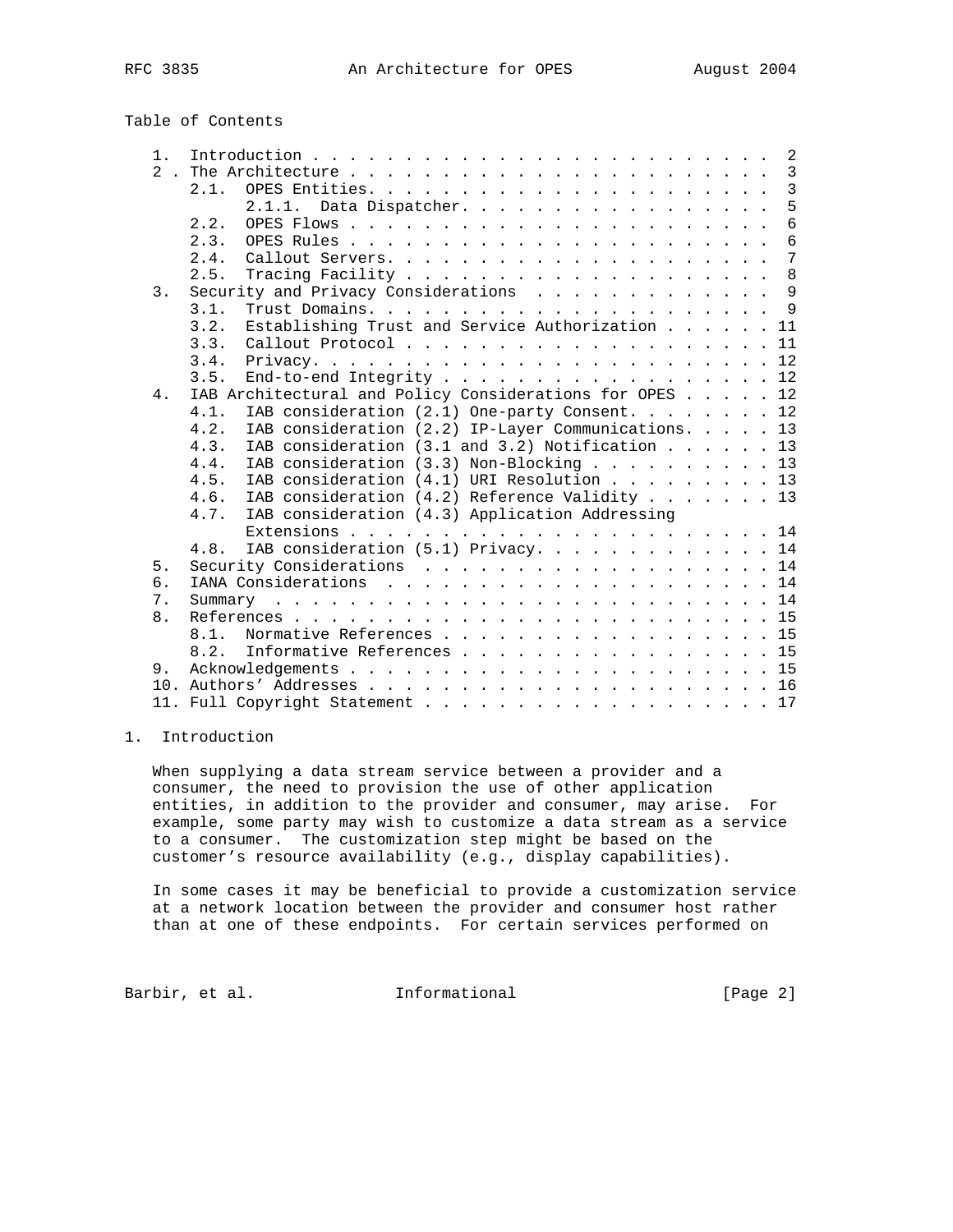behalf of the end-user, this may be the only option of service deployment. In this case, zero or more additional application entities may participate in the data stream service. There are many possible provisioning scenarios which make a data stream service attractive. The OPES Use Cases and Deployment Scenarios [1] document provides examples of OPES services. The document discusses services that modify requests, services that modify responses, and services that create responses. It is recommended that the document on OPES Use Cases and Deployment Scenarios [1] be read before reading this document.

 This document presents the architectural components of Open Pluggable Edge Services (OPES) that are needed in order to perform a data stream service. The architecture addresses the IAB considerations described in [2]. These considerations are covered in various parts of the document. Section 2.5 addresses tracing; section 3 addresses security considerations. Section 4 provides a summary of IAB considerations and how the architecture addresses them.

 The document is organized as follows: Section 2 introduces the OPES architecture. Section 3 discusses OPES security and privacy considerations. Section 4 addresses IAB considerations for OPES. Section 5 discusses security considerations. Section 6 addresses IANA considerations. Section 7 provides a summary of the architecture and the requirements for interoperability.

2. The Architecture

 The architecture of Open Pluggable Edge Services (OPES) can be described in terms of three interrelated concepts, mainly:

- o OPES entities: processes operating in the network;
- o OPES flows: data flows that are cooperatively realized by the OPES entities; and,
- o OPES rules: these specify when and how to execute OPES services.
- 2.1. OPES Entities

 An OPES entity is an application that operates on a data flow between a data provider application and a data consumer application. OPES entities can be:

 o an OPES service application, which analyzes and possibly transforms messages exchanged between the data provider application and the data consumer application;

Barbir, et al. 1nformational [Page 3]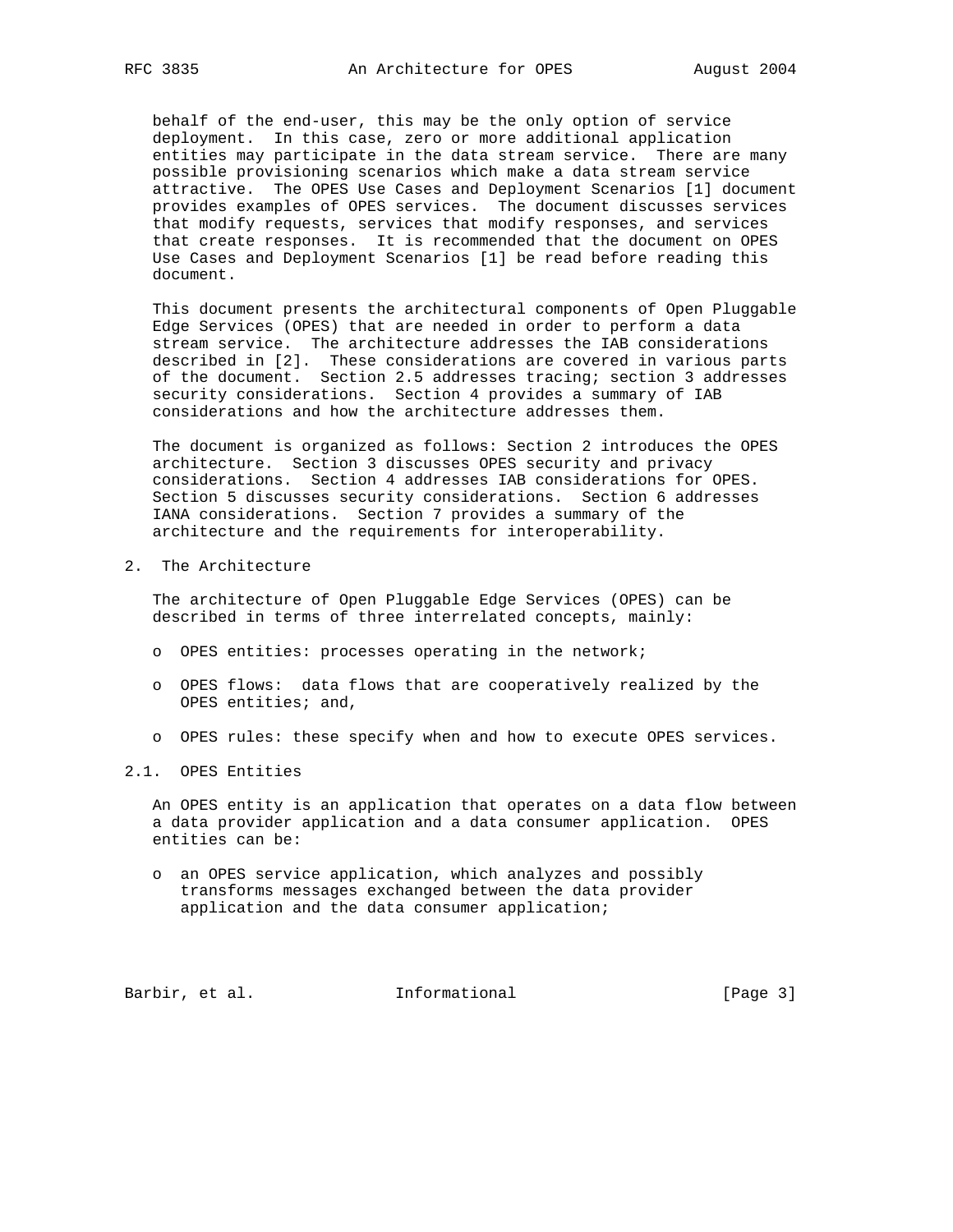o a data dispatcher, which invokes an OPES service application based on an OPES ruleset and application-specific knowledge.

 The cooperative behavior of OPES entities introduces additional functionality for each data flow provided that it matches the OPES rules. In the network, OPES entities reside inside OPES processors. In the current work, an OPES processor MUST include a data dispatcher. Furthermore, the data provider and data consumer applications are not considered as OPES entities.

 To provide verifiable system integrity (see section 3.1 on trust domains below) and to facilitate deployment of end-to-end encryption and data integrity control, OPES processors MUST be:

- o explicitly addressable at the IP layer by the end user (data consumer application). This requirement does not preclude a chain of OPES processors with the first one in the chain explicitly addressed at the IP layer by the end user (data consumer application).
- o consented to by either the data consumer or data provider application. The details of this process are beyond the scope of the current work.

 The OPES architecture is largely independent of the protocol that is used by the data provider application and the data consumer application to exchange data. However, this document selects HTTP [3] as the example for the underlying protocol in OPES flows.

Barbir, et al. 1nformational [Page 4]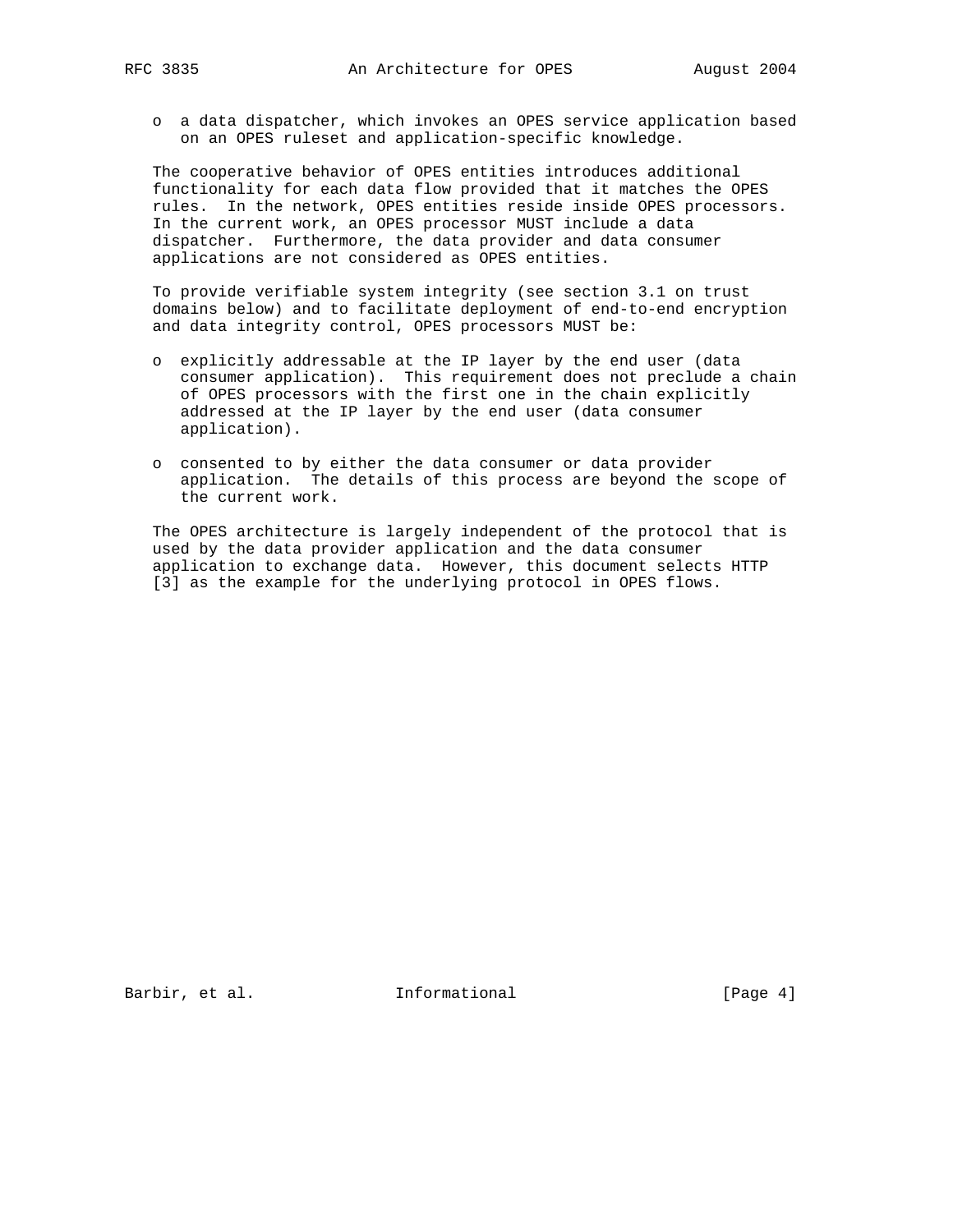# 2.1.1. Data Dispatcher

 Data dispatchers include a ruleset that can be compiled from several sources and MUST resolve into an unambiguous result. The combined ruleset enables an OPES processor to determine which service applications to invoke for which data flow. Accordingly, the data dispatcher constitutes an enhanced policy enforcement point, where policy rules are evaluated and service-specific data handlers and state information are maintained, as depicted in Figure 1.



Figure 1: Data Dispatchers

 The architecture allows for more than one policy enforcement point to be present on an OPES flow.

Barbir, et al. 1nformational [Page 5]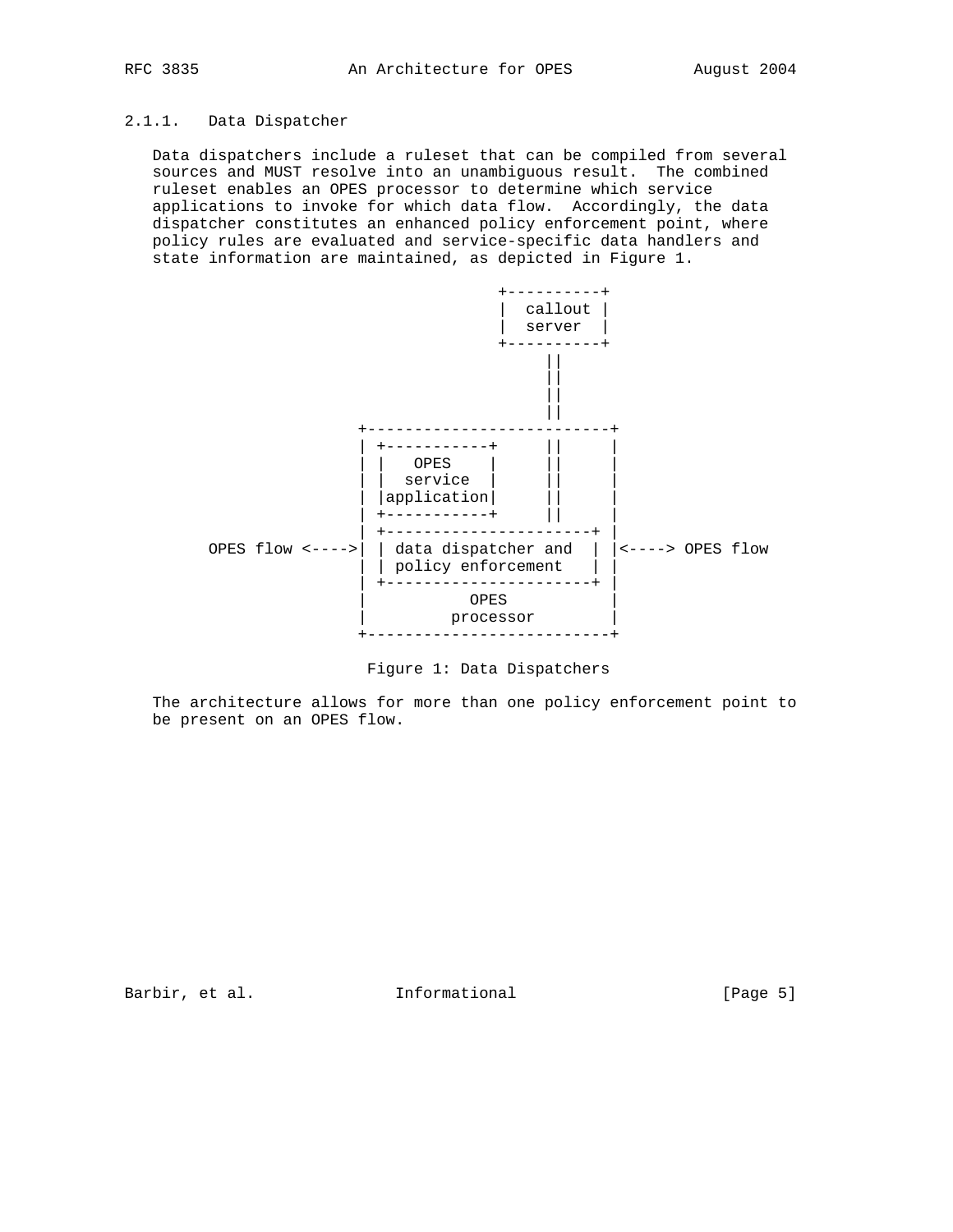# 2.2. OPES Flows

 An OPES flow is a cooperative undertaking between a data provider application, a data consumer application, zero or more OPES service applications, and one or more data dispatchers.

 Since policies are enforced by data dispatchers, the presence of at least one data dispatcher is required in the OPES flow.



Figure 2: An OPES flow

 Figure 2 depicts two data dispatchers that are present in the OPES flow. The architecture allows for one or more data dispatchers to be present in any flow.

2.3. OPES Rules

 OPES' policy regarding services and the data provided to them is determined by a ruleset consisting of OPES rules. The rules consist of a set of conditions and related actions. The ruleset is the superset of all OPES rules on the processor. The OPES ruleset determines which service applications will operate on a data stream. In this model, all data dispatchers are invoked for all flows.

 In order to ensure predictable behavior, the OPES architecture requires the use of a standardized schema for the purpose of defining and interpreting the ruleset. The OPES architecture does not require a mechanism for configuring a ruleset into a data dispatcher. This

Barbir, et al. 1nformational (Page 6)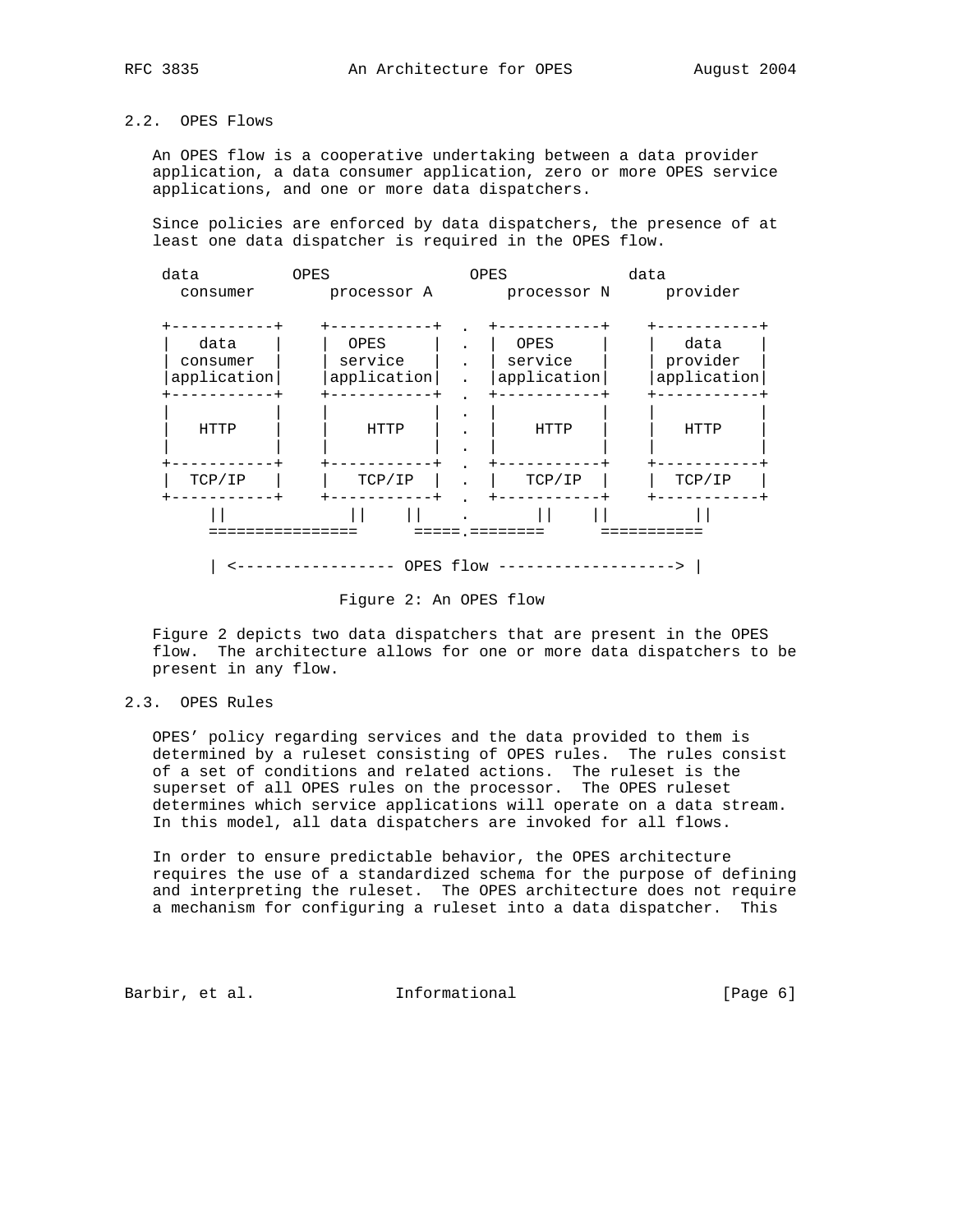is treated as a local matter for each implementation (e.g., through the use of a text editor or a secure upload protocol), as long as such a mechanism complies with the requirements set forth in section 3.

# 2.4. Callout Servers

 The evaluation of the OPES ruleset determines which service applications will operate on a data stream. How the ruleset is evaluated is not the subject of the architecture, except to note that it MUST result in the same unambiguous result in all implementations.

 In some cases it may be useful for the OPES processor to distribute the responsibility of service execution by communicating with one or more callout servers. A data dispatcher invokes the services of a callout server by using the OPES callout protocol (OCP). The requirements for the OCP are given in [5]. The OCP is application agnostic, being unaware of the semantics of the encapsulated application protocol (e.g., HTTP). However, the data dispatcher MUST incorporate a service aware vectoring capability that parses the data flow according to the ruleset and delivers the data to either the local or remote OPES service application.

Barbir, et al. 1nformational 1999 [Page 7]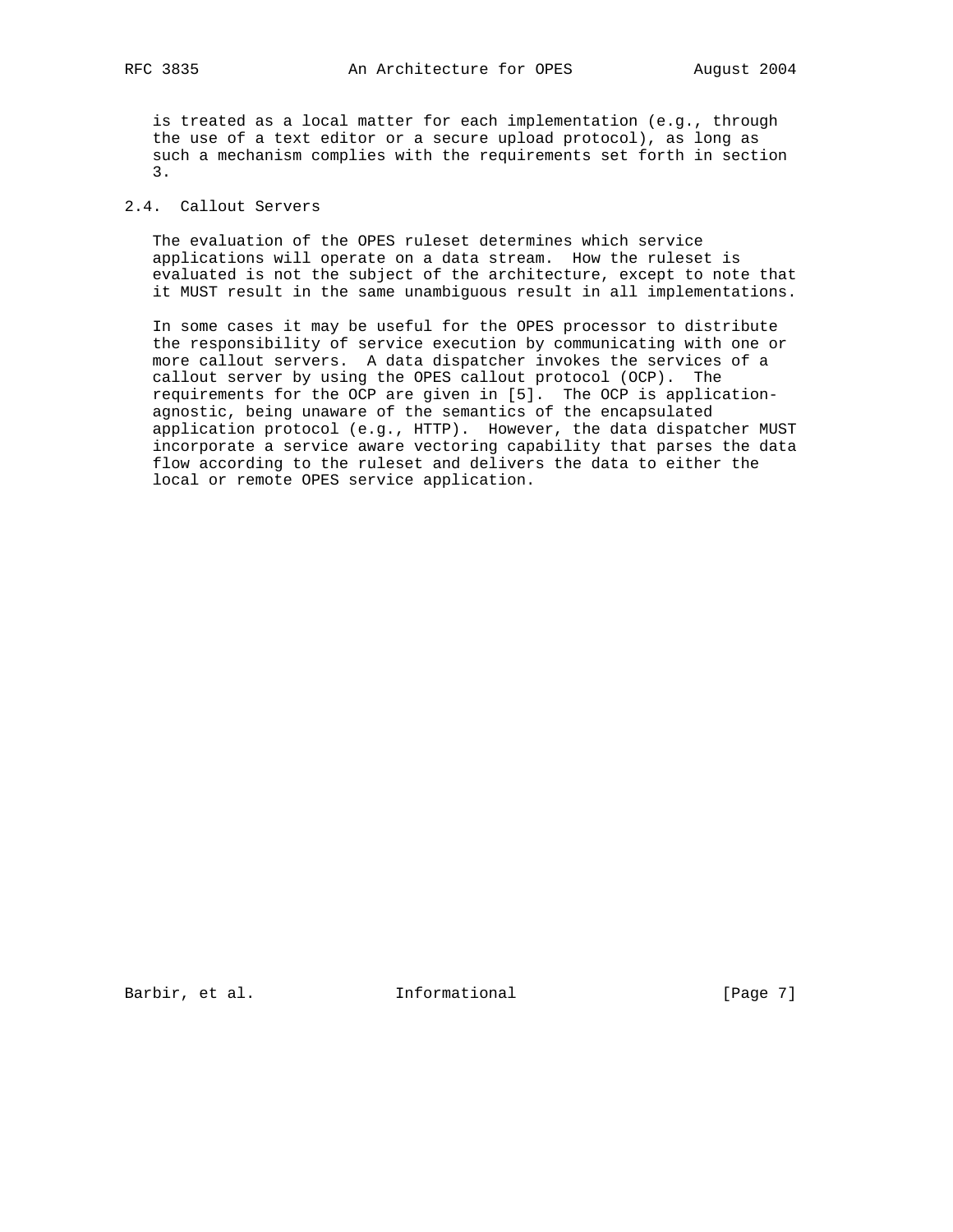The general interaction situation is depicted in Figure 3, which illustrates the positions and interaction of different components of OPES architecture.



Figure 3: Interaction of OPES Entities

# 2.5. Tracing Facility

 The OPES architecture requires that each data dispatcher provides tracing facilities that allow the appropriate verification of its operation. The OPES architecture requires that tracing be feasible on the OPES flow, per OPES processor, using in-band annotation. One of those annotations could be a URI with more detailed information on the OPES services being executed in the OPES flow.

 Providing the ability for in-band annotation MAY require header extensions on the application protocol that is used (e.g., HTTP). However, the presence of an OPES processor in the data request/ response flow SHALL NOT interfere with the operations of non-OPES aware clients and servers. Non-OPES clients and servers need not support these extensions to the base protocol.

Barbir, et al. 1nformational 1999 [Page 8]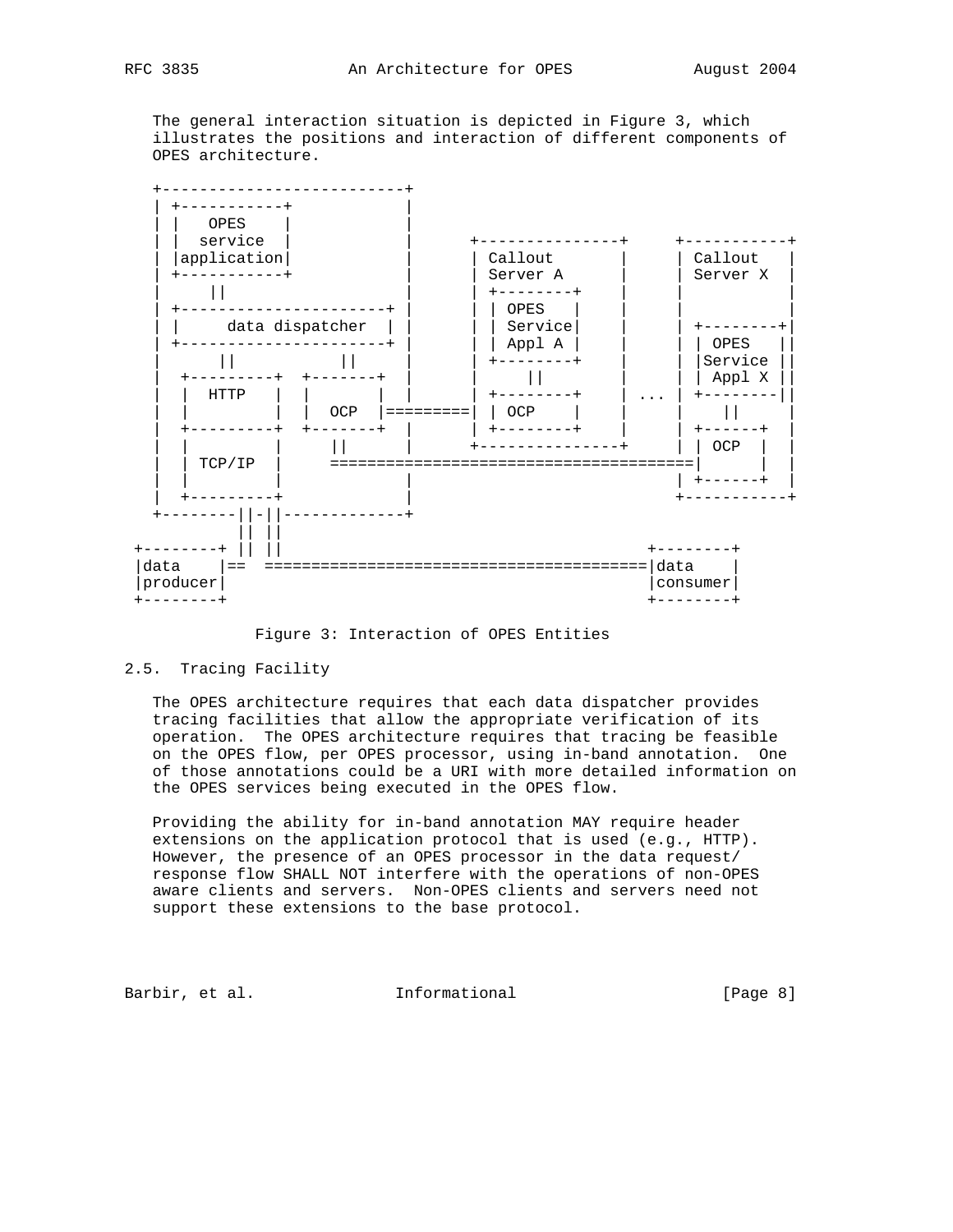OPES processors MUST obey tracing, reporting, and notification requirements set by the center of authority in the trust domain to which an OPES processor belongs. As part of these requirements, the OPES processor may be instructed to reject or ignore such requirements that originate from other trust domains.

# 3. Security and Privacy Considerations

 Each data flow MUST be secured in accordance with several policies. The primary stakeholders are the data consumer and the data provider. The secondary stakeholders are the entities to which they may have delegated their trust. The other stakeholders are the owners of the callout servers. Any of these parties may be participants in the OPES flow.

 These parties MUST have a model, explicit or implicit, describing their trust policy, which of the other parties are trusted to operate on data, and what security enhancements are required for communication. The trust might be delegated for all data, or it might be restricted to granularity as small as an application data unit.

 All parties that are involved in enforcing policies MUST communicate the policies to the parties that are involved. These parties are trusted to adhere to the communicated policies.

 In order to delegate fine-grained trust, the parties MUST convey policy information by implicit contract, by a setup protocol, by a dynamic negotiation protocol, or in-line with application data headers.

# 3.1. Trust Domains

 The delegation of authority starts at either a data consumer or data provider and moves to more distant entities in a "stepwise" fashion. Stepwise means A delegates to B, and B delegates to C, and so forth. The entities thus "colored" by the delegation are said to form a trust domain with respect to the original delegating party. Here, "Colored" means that if the first step in the chain is the data provider, then the stepwise delegation "colors" the chain with that data "provider" color. The only colors defined are the data "provider" and the data "consumer". Delegation of authority (coloring) propagates from the content producer start of authority or from the content consumer start of authority, which may be different from the end points in the data flow.

Barbir, et al. 1nformational [Page 9]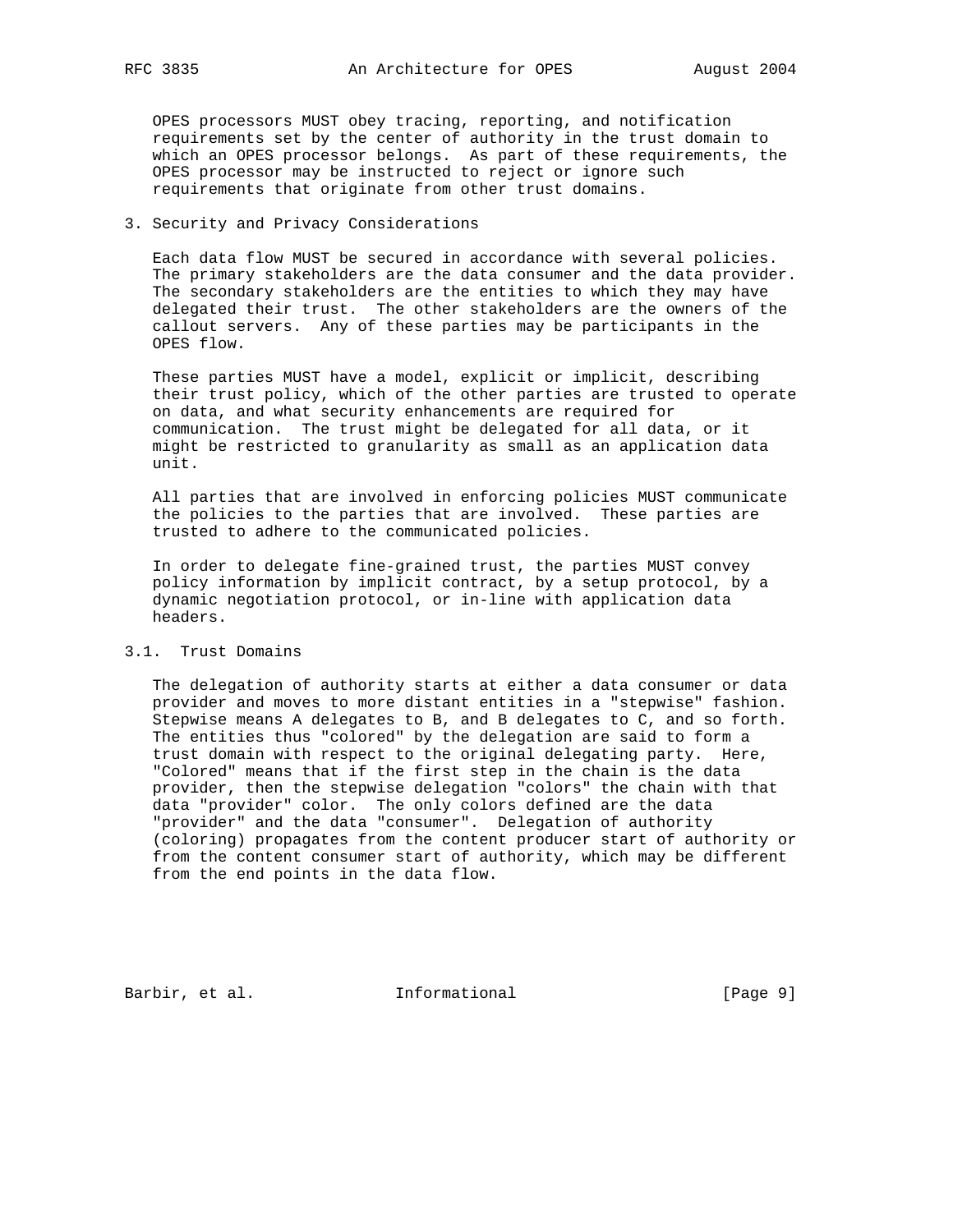Figure 4 illustrates administrative domains, out-of-band rules, and policy distribution.

| Provider         | <- out-of-band rules, ->   Consumer |                                       |                |
|------------------|-------------------------------------|---------------------------------------|----------------|
|                  |                                     |                                       |                |
| Authority        |                                     | : service authorization :   Authority |                |
|                  |                                     |                                       |                |
|                  |                                     |                                       |                |
|                  |                                     |                                       |                |
| --------+        |                                     |                                       | ---------      |
| callout          |                                     |                                       | callout        |
| server<br>∣ ==== |                                     |                                       | server<br>==== |
|                  | OPES                                | OPES                                  |                |
|                  | processor                           | processor                             |                |
|                  |                                     |                                       |                |
| data             |                                     |                                       | data           |
| provider         |                                     |                                       | consumer       |
|                  |                                     |                                       |                |
| ------           |                                     |                                       | +----------+   |
|                  |                                     |                                       |                |
|                  |                                     |                                       |                |

Figure 4: OPES administrative domains and policy distribution

 In order to understand the trust relationships between OPES entities, each is labeled as residing in an administrative domain. Entities associated with a given OPES flow may reside in one or more administrative domains.

 An OPES processor may be in several trust domains at any time. There is no restriction on whether the OPES processors are authorized by data consumers and/or data providers. The original party has the option of forbidding or limiting redelegation.

 An OPES processor MUST have a representation of its trust domain memberships that it can report in whole or in part for tracing purposes. It MUST include the name of the party that delegated each privilege to it.

Barbir, et al. 1nformational [Page 10]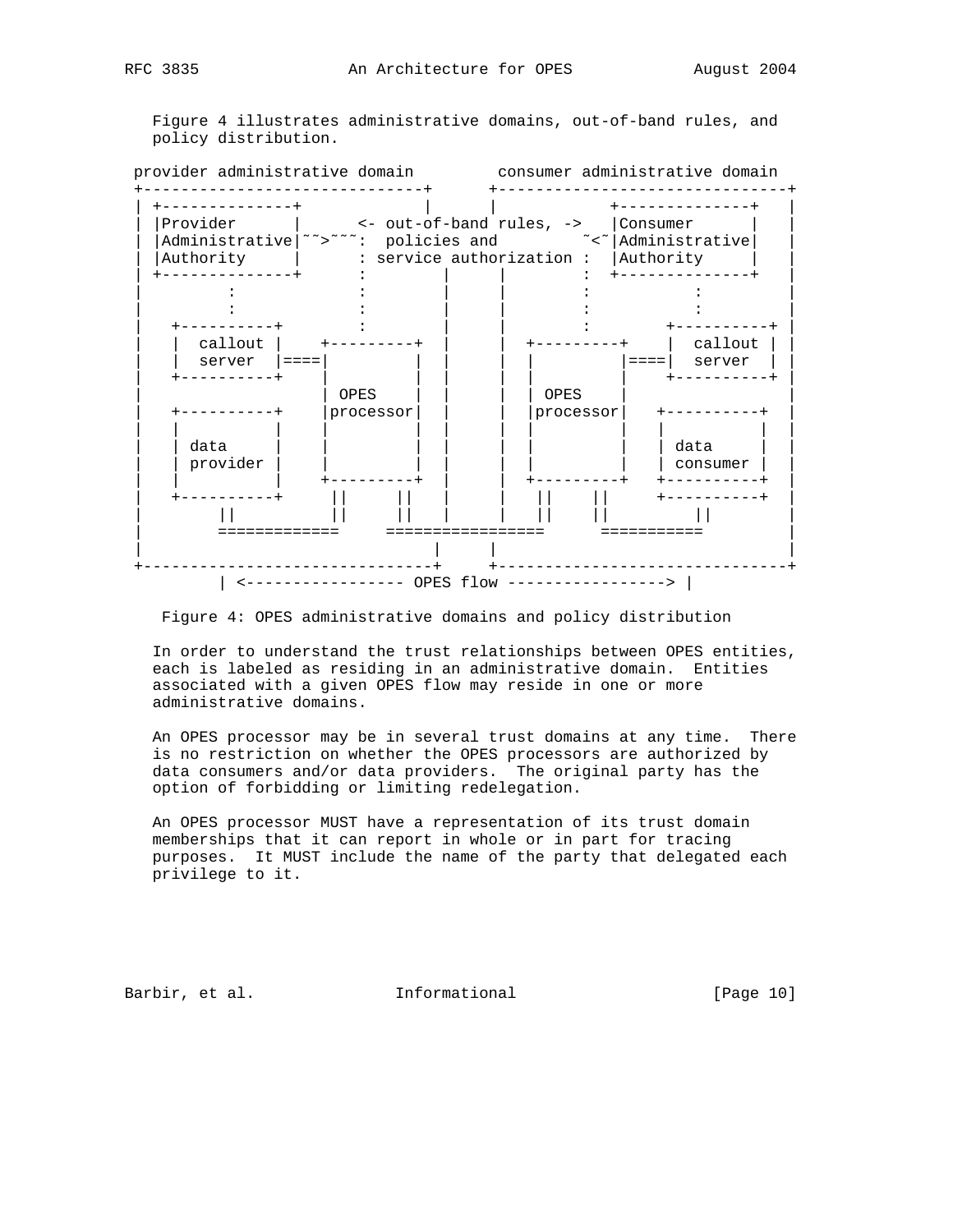# 3.2. Establishing Trust and Service Authorization

 The OPES processor will have a configuration policy specifying what privileges the callout servers have and how they are to be identified. OPES uses standard protocols for authentication and other security communication with callout servers.

 An OPES processor will have a trusted method for receiving configuration information, such as rules for the data dispatcher, trusted callout servers, primary parties that opt-in or opt-out of individual services, etc.

 Protocol(s) for policy/rule distribution are out of scope for this document, but the OPES architecture assumes the existence of such a mechanism.

 Requirements for the authorization mechanism are set in a separate document [4].

 Service requests may be done in-band. For example, a request to bypass OPES services could be signalled by a user agent using an HTTP header string "Bypass-OPES". Such requests MUST be authenticated. The way OPES entities will honor such requests is subordinate to the authorization policies effective at that moment.

#### 3.3. Callout Protocol

 The determination of whether or not OPES processors will use the measures that are described in the previous section during their communication with callout servers depends on the details of how the primary parties delegated trust to the OPES processors and the trust relationship between the OPES processors and the callout server. Strong authentication, message authentication codes, and encryption SHOULD be used. If the OPES processors are in a single administrative domain with strong confidentiality and integrity guarantees, then cryptographic protection is recommended but optional.

 If the delegation mechanism names the trusted parties and their privileges in some way that permits authentication, then the OPES processors will be responsible for enforcing the policy and for using authentication as part of that enforcement.

 The callout servers MUST be aware of the policy governing the communication path. They MUST not, for example, communicate confidential information to auxiliary servers outside the trust domain.

Barbir, et al. 1nformational [Page 11]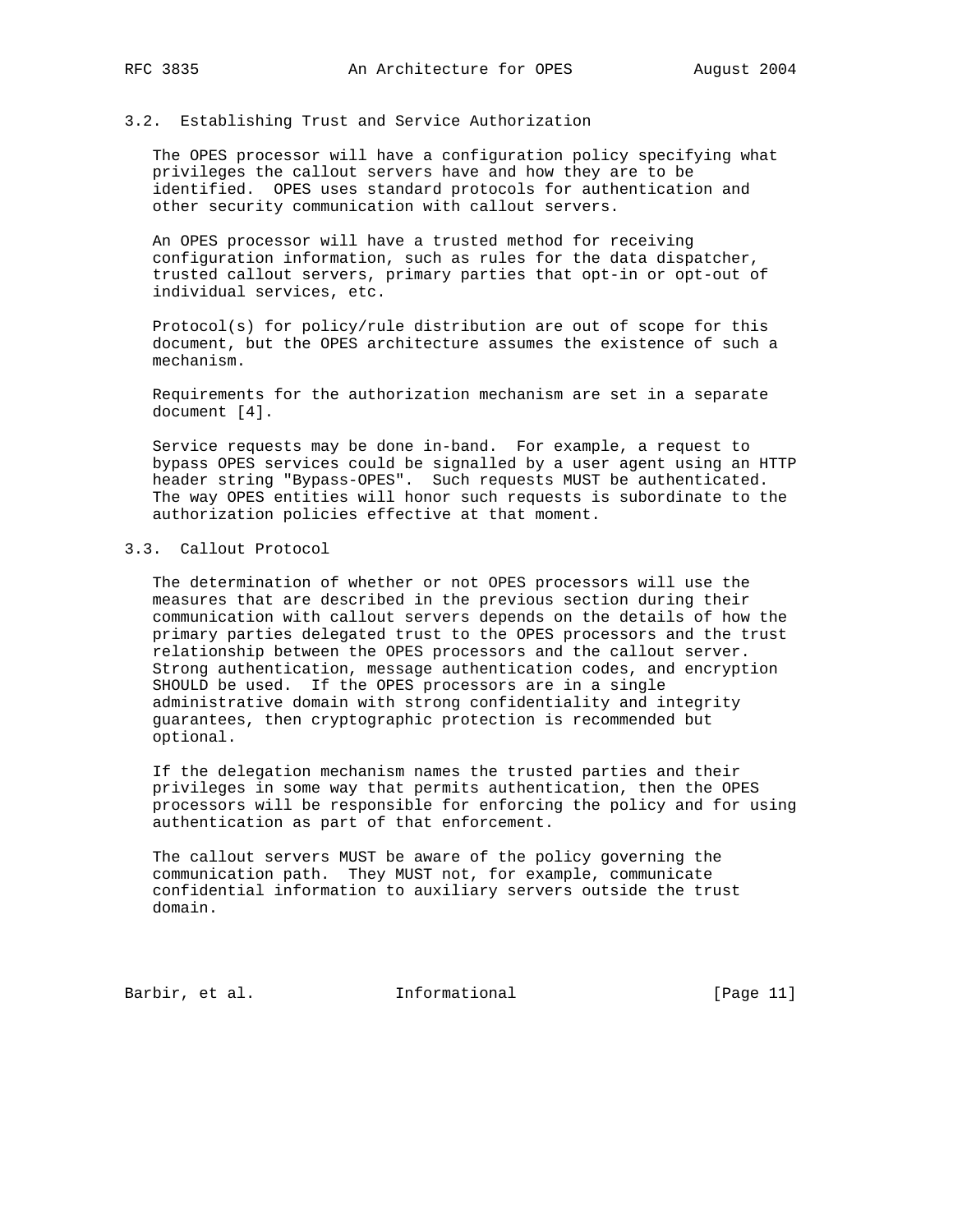A separate security association MUST be used for each channel established between an OPES processor and a callout server. The channels MUST be separate for different primary parties.

#### 3.4. Privacy

 Some data from OPES flow endpoints is considered "private" or "sensitive", and OPES processors MUST advise the primary parties of their privacy policy and respect the policies of the primary parties. The privacy information MUST be conveyed on a per-flow basis. This can be accomplished by using current available privacy techniques such as P3P [7] and HTTP privacy capabilities.

 The callout servers MUST also participate in the handling of private data, they MUST be prepared to announce their own capabilities, and enforce the policy required by the primary parties.

## 3.5. End-to-End Integrity

 Digital signature techniques can be used to mark data changes in such a way that a third-party can verify that the changes are or are not consistent with the originating party's policy. This requires an inline method to specify policy and its binding to data, a trace of changes and the identity of the party making the changes, and strong identification and authentication methods.

 Strong end-to-end integrity can fulfill some of the functions required by "tracing".

4. IAB Architectural and Policy Considerations for OPES

 This section addresses the IAB considerations for OPES [2] and summarizes how the architecture addresses them.

4.1. IAB Consideration (2.1) One-Party Consent

 The IAB recommends that all OPES services be explicitly authorized by one of the application-layer end-hosts (that is, either the data consumer application or the data provider application).

 The current work requires that either the data consumer application or the data provider application consent to OPES services. These requirements have been addressed in sections 2 (section 2.1) and 3.

Barbir, et al. 1nformational [Page 12]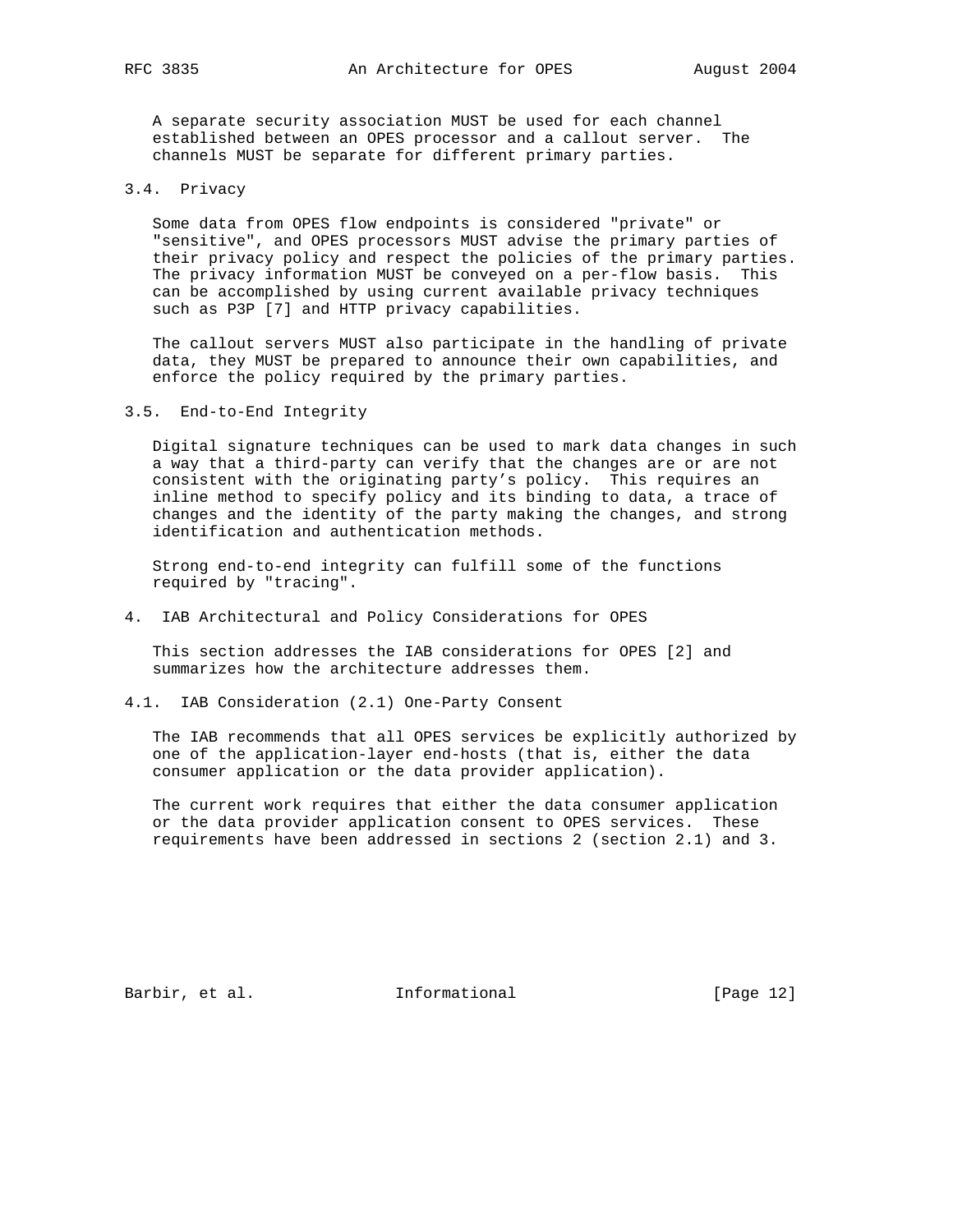4.2. IAB Consideration (2.2) IP-Layer Communications

 The IAB recommends that OPES processors must be explicitly addressed at the IP layer by the end user (data consumer application).

 This requirement has been addressed in section 2.1, by the requirement that OPES processors be addressable at the IP layer by the data consumer application.

4.3. IAB Consideration (3.1 and 3.2) Notification

 The IAB recommends that the OPES architecture incorporate tracing facilities. Tracing enables data consumer and data provider applications to detect and respond to actions performed by OPES processors that are deemed inappropriate to the data consumer or data provider applications.

 Section 3.2 of this document discusses the tracing and notification facilities that must be supported by OPES services.

4.4. IAB Consideration (3.3) Non-Blocking

 The OPES architecture requires the specification of extensions to HTTP. These extensions will allow the data consumer application to request a non-OPES version of the content from the data provider application. These requirements are covered in Section 3.2.

4.5. IAB Consideration (4.1) URI Resolution

 This consideration recommends that OPES documentation must be clear in describing OPES services as being applied to the result of URI resolution, not as URI resolution itself.

 This requirement has been addressed in sections 2.5 and 3.2, by requiring OPES entities to document all the transformations that have been performed.

4.6. IAB Consideration (4.2) Reference Validity

 This consideration recommends that all proposed services must define their impact on inter- and intra-document reference validity.

 This requirement has been addressed in section 2.5 and throughout the document whereby OPES entities are required to document the performed transformations.

Barbir, et al. 1nformational [Page 13]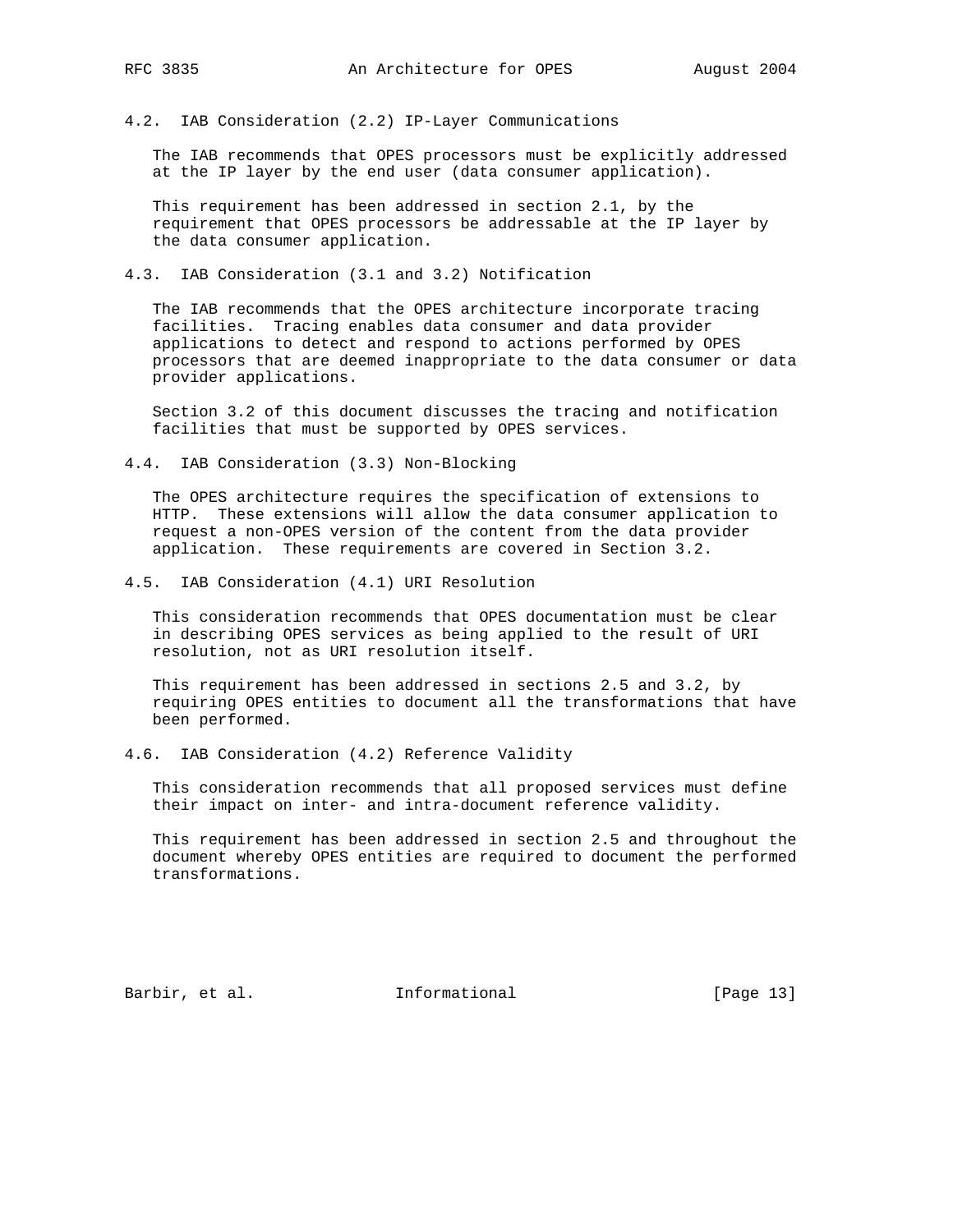4.7. IAB Consideration (4.3) Application Addressing Extensions

 This consideration recommends that any OPES services that cannot be achieved while respecting the above two considerations may be reviewed as potential requirements for Internet application addressing architecture extensions, but must not be undertaken as ad hoc fixes.

 The current work does not require extensions of the Internet application addressing architecture.

4.8. IAB Consideration (5.1) Privacy

 This consideration recommends that the overall OPES framework must provide for mechanisms for end users to determine the privacy policies of OPES intermediaries.

This consideration has been addressed in section 3.

5. Security Considerations

 The proposed work has to deal with security from various perspectives. There are security and privacy issues that relate to data consumer application, callout protocol, and the OPES flow. In [6], there is an analysis of the threats against OPES entities.

6. IANA Considerations

 The proposed work will evaluate current protocols for OCP. If the work determines that a new protocol needs to be developed, then there may be a need to request new numbers from IANA.

7. Summary

 Although the architecture supports a wide range of cooperative transformation services, it has few requirements for interoperability.

 The necessary and sufficient elements are specified in the following documents:

- o the OPES ruleset schema, which defines the syntax and semantics of the rules interpreted by a data dispatcher; and,
- o the OPES callout protocol (OCP) [5], which defines the requirements for the protocol between a data dispatcher and a callout server.

Barbir, et al. 1nformational [Page 14]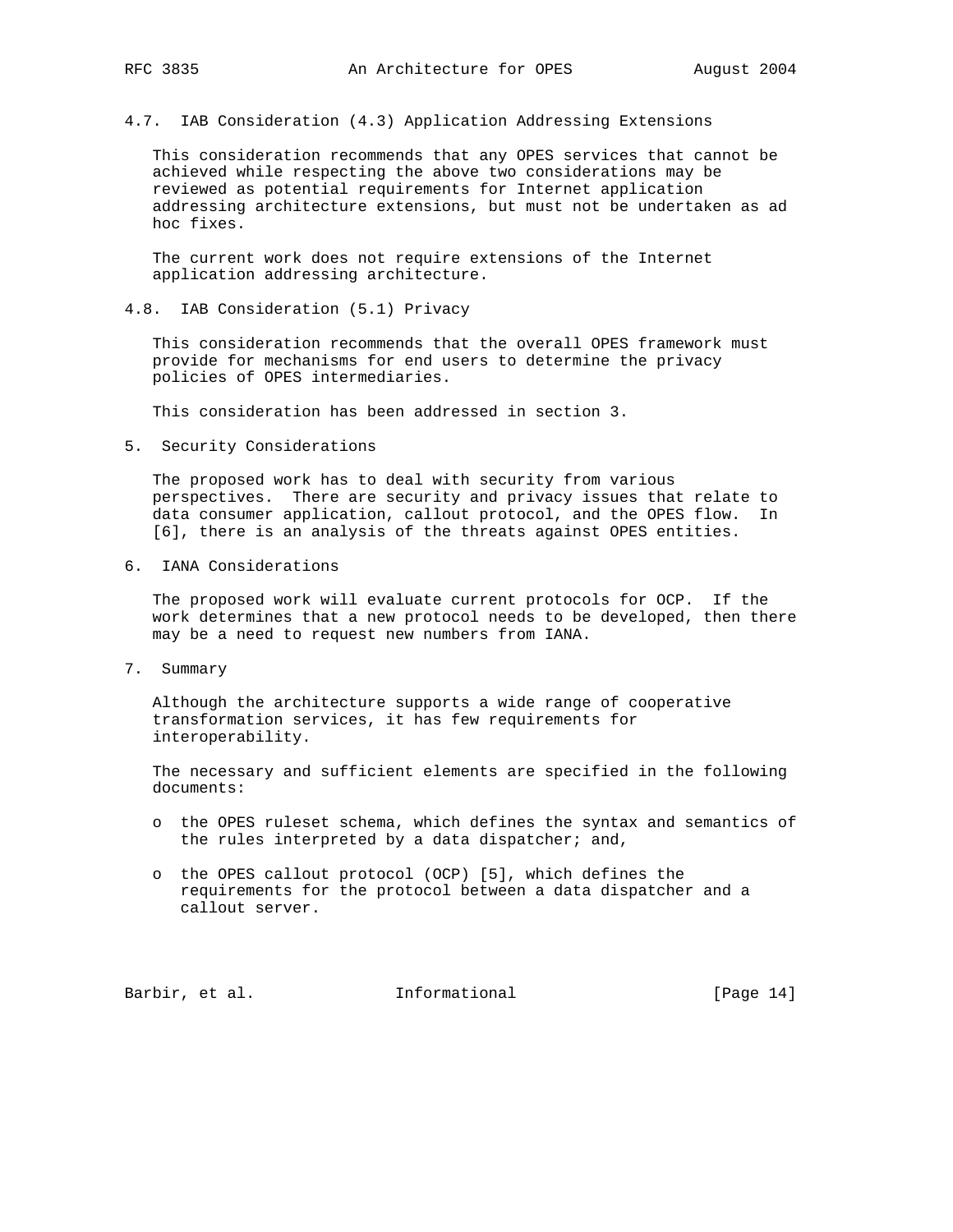# 8. References

- 8.1. Normative References
	- [1] Barbir, A., Burger, E., Chen, R., McHenry, S., Orman, H., and R. Penno, "Open Pluggable Edge Services (OPES) Use Cases and Deployment Scenarios", RFC 3752, April 2004.
	- [2] Floyd, S. and L. Daigle, "IAB Architectural and Policy Considerations for Open Pluggable Edge Services", RFC 3238, January 2002.
	- [3] Fielding, R., Gettys, J., Mogul, J., Frystyk, H., Masinter, L., Leach, P., and T. Berners-Lee, "Hypertext Transfer Protocol -- HTTP/1.1", RFC 2616, June 1999.
	- [4] Barbir, A., Batuner, O., Beck, A., Chan, T., and H. Orman, "Policy, Authorization, and Enforcement Requirements of the Open Pluggable Edge Services (OPES)", RFC 3838, August 2004.
	- [5] Beck, A., Hofmann, M., Orman, H., Penno, R., and A. Terzis, "Requirements for Open Pluggable Edge Services (OPES) Callout Protocols", RFC 3836, August 2004.
	- [6] Barbir, A., Batuner, O., Srinivas, B., Hofmann, M., and H. Orman, "Security Threats and Risks for Open Pluggable Edge Services (OPES)", RFC 3837, August 2004.
- 8.2. Informative References
	- [7] Cranor, L. et. al, "The Platform for Privacy Preferences 1.0 (P3P1.0) Specification", W3C Recommendation 16 http://www.w3.org/TR/2002/REC-P3P-20020416/, April 2002.
- 9. Acknowledgements

 This document is the product of OPES WG. Oskar Batuner (Independent consultant) and Andre Beck (Lucent) are additional authors that have contributed to this document.

 Earlier versions of this work were done by Gary Tomlinson (The Tomlinson Group) and Michael Condry (Intel).

 The authors gratefully acknowledge the contributions of: John Morris, Mark Baker, Ian Cooper and Marshall T. Rose.

Barbir, et al. Informational [Page 15]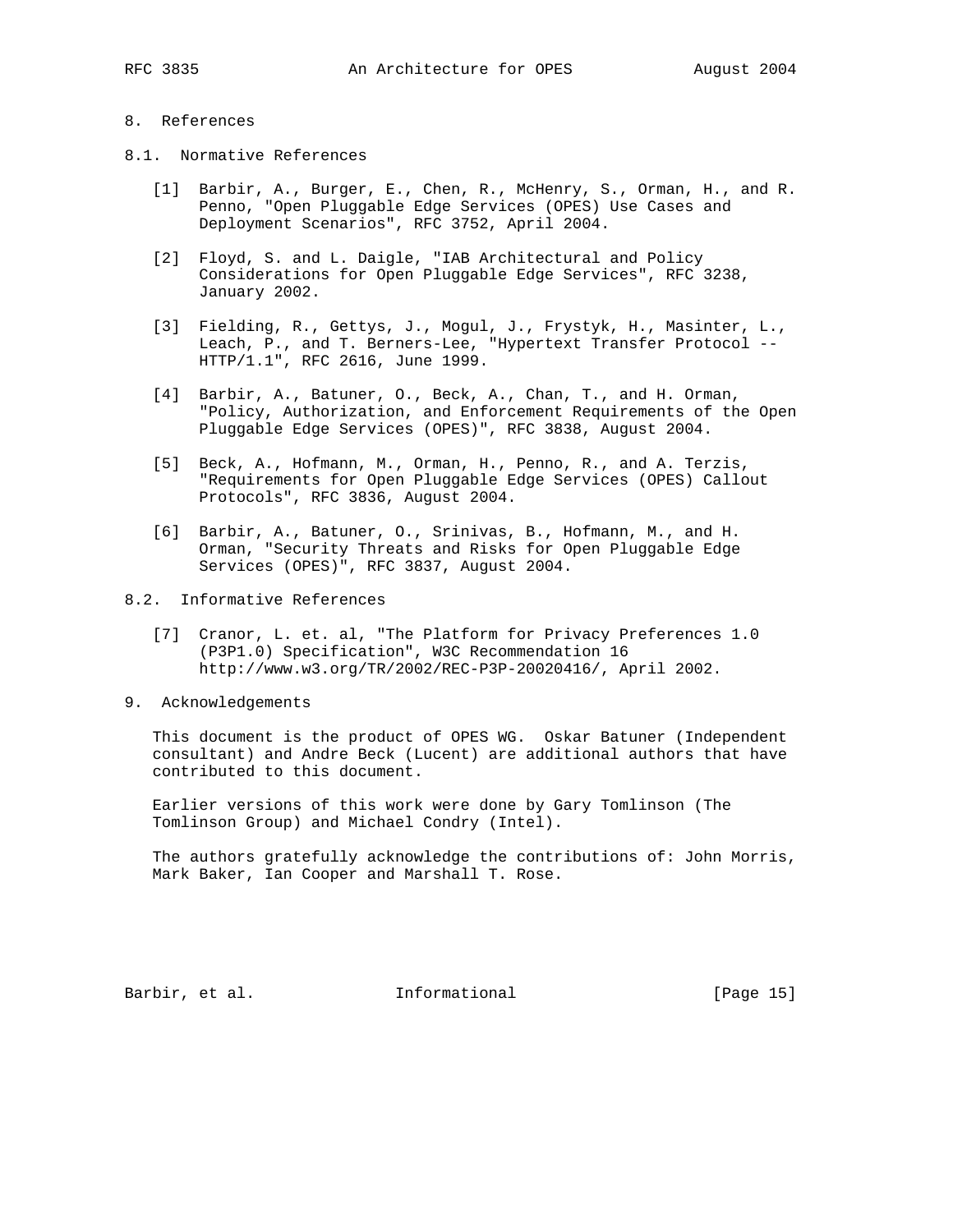# RFC 3835 An Architecture for OPES August 2004

10. Authors' Addresses

 Abbie Barbir Nortel Networks 3500 Carling Avenue Nepean, Ontario K2H 8E9 Canada

 Phone: +1 613 763 5229 EMail: abbieb@nortelnetworks.com

 Yih-Farn Robin Chen AT&T Labs - Research 180 Park Avenue Florham Park, NJ 07932 US

 Phone: +1 973 360 8653 EMail: chen@research.att.com

 Markus Hofmann Bell Labs/Lucent Technologies Room 4F-513 101 Crawfords Corner Road Holmdel, NJ 07733 US

 Phone: +1 732 332 5983 EMail: hofmann@bell-labs.com

 Hilarie Orman Purple Streak Development

EMail: ho@alum.mit.edu

 Reinaldo Penno Nortel Networks 600 Technology Park Drive Billerica, MA 01821 USA

EMail: rpenno@nortelnetworks.com

Barbir, et al. 1nformational [Page 16]